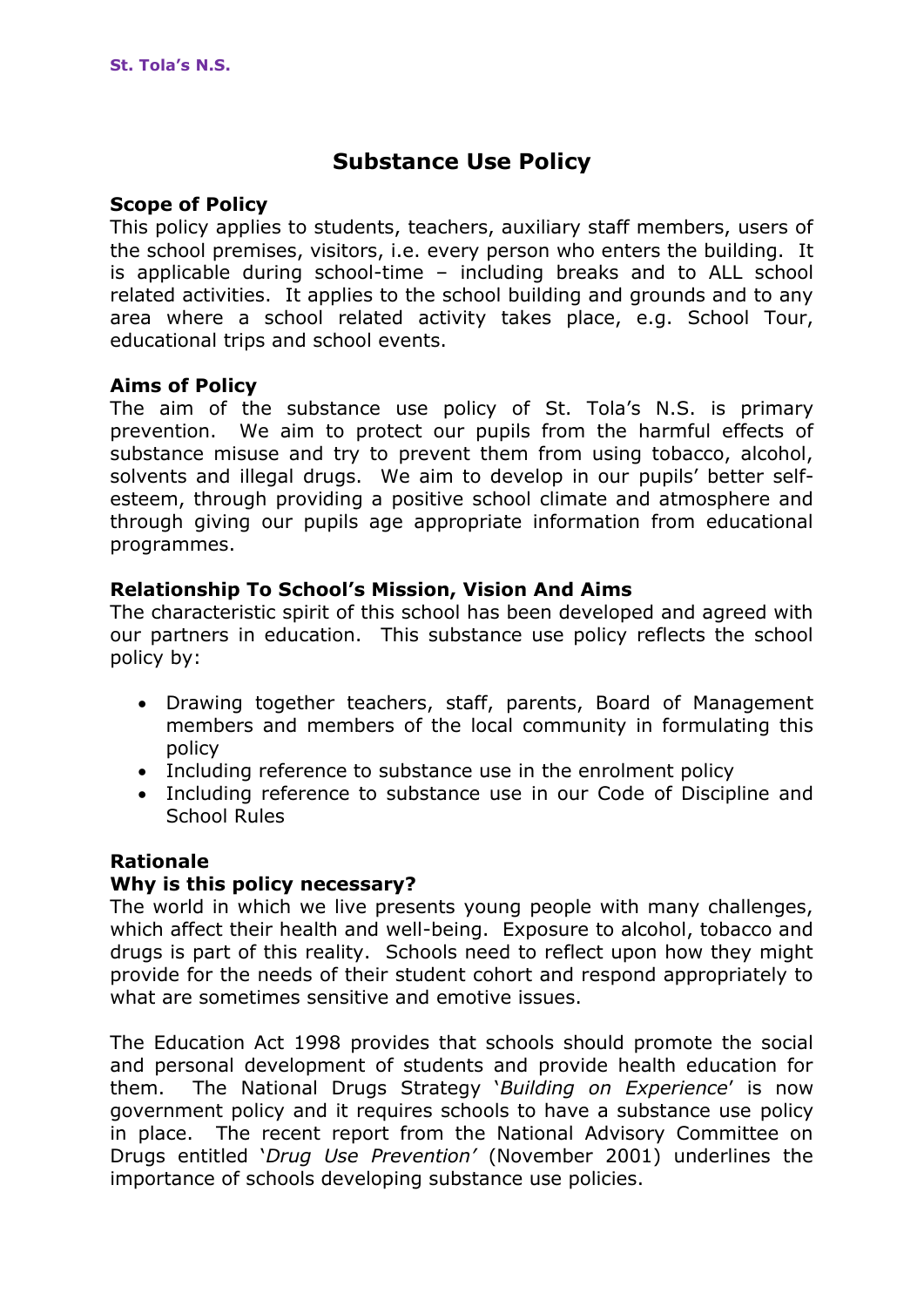The 1999 European School Survey Project on Alcohol and other Drugs (ESPAD) Report highlighted the seriousness of the problem among sixteen year olds in Ireland, as compared to the other 29 ESPAD countries surveyed. Alcohol was identified as being the dominant drug misused in Ireland whilst the use of tobacco and other drugs was above the ESPAD average.

For the population as a whole, alcohol consumption per capita in Ireland has increased by 41% in the period 1989 to 1999, while the other EU Member States showed either a decrease or a modest increase. Ireland now has the second highest per capita consumption of alcohol in the EU.

The school authority in St. Tola's N.S. has a moral and legal obligation to ensure compliance with the criminal law.

#### **Implementation Procedures**

Copies of the policy were distributed to Board of Management members for ratification in March 2016. When ratified and amended, copies were given to:

- All teachers and staff members
- Parents
- Committee members
- School Community on request

## **Timeframe**

This policy in its final draft was ready by January 2017. It was circulated to staff members, parents and Board of Management. The first annual review was held on February 2017 and procedures will be reviewed annually each January 30<sup>th</sup>.

#### **Monitoring and Review Procedures**

A record will be kept in school of all substance use incidents. A copy of this policy will be issued to all staff members and a reminder of its contents will be given at the first staff meeting of each year. A Board of Management member has agreed to take responsibility to monitor procedures annually and ensure they are being adhered to.

## **Policy Content**

## **Management of Alcohol, Tobacco and Drug Related Incidents**

The school believe that the majority of pupils are NOT currently at risk in relation to substance misuse. There may be an absolute minority of pupils in more senior classes who may have witnessed others misuse substances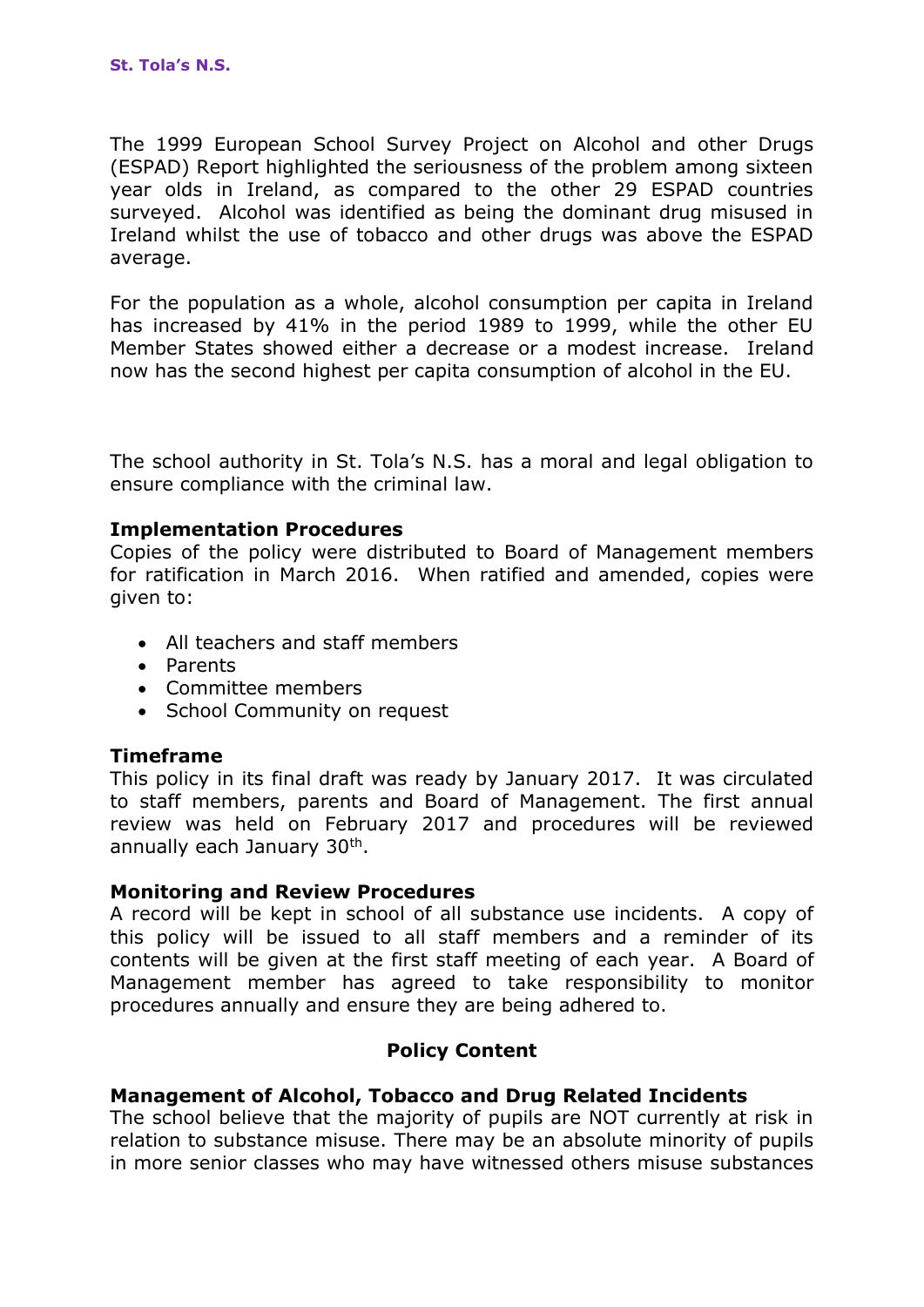or have access to substance misuse opportunities but these occur outside of school and school related activities.

Incidents relating to alcohol, tobacco and drug use are addressed in the school's Code of Behaviour and the Enrolment Policy and pupils may be suspended or expelled if involved in any drug related incident.

The school's shared understanding of a 'drug related incident' is:

- Any unusual or unbecoming behaviour resulting from intake or use of alcohol, tobacco or illegal drugs
- The sale or passing on of any illegal substance,
- The possession of alcohol, tobacco or illegal drugs on school grounds or at school related activities
- Disposal of drugs or related items (e.g. syringes) found on school property.

The reporting procedure for such incidents is:

**Step 1**: Witness to drug related incident informs teacher/staff member/Principal

- **Step 2:** Principal inform parents/guardians
- **Step 3:** Principal informs Chairperson of Board of Management
- **Step 4:** Gardaí informed depending on seriousness of incident
- **Step 5:** Area Health Board informed for disposal of items

Parents will be involved by accepting the school's Code of Behaviour and Enrolment Policies. They will be informed of an incident involving their own child and will be asked to accept responsibility, co-operate with the school authorities and with the Gardaí if necessary.

Parents will be involved in incidents involving another child only if deemed necessary by the school authorities; if parents are aware that another child is involved in drug-related incidents under the scope of this policy they should inform the teacher, Principal or a Board member.

The role of the Board of Management is to:

- Ratify this policy
- Implement this policy
- Monitor and evaluate it
- To sponsor/provide training for staff members
- Make decisions involving critical incidents
- To deal with the media in the event of a critical incident.

This policy puts the following procedures in place to deal with an incident requiring medical intervention: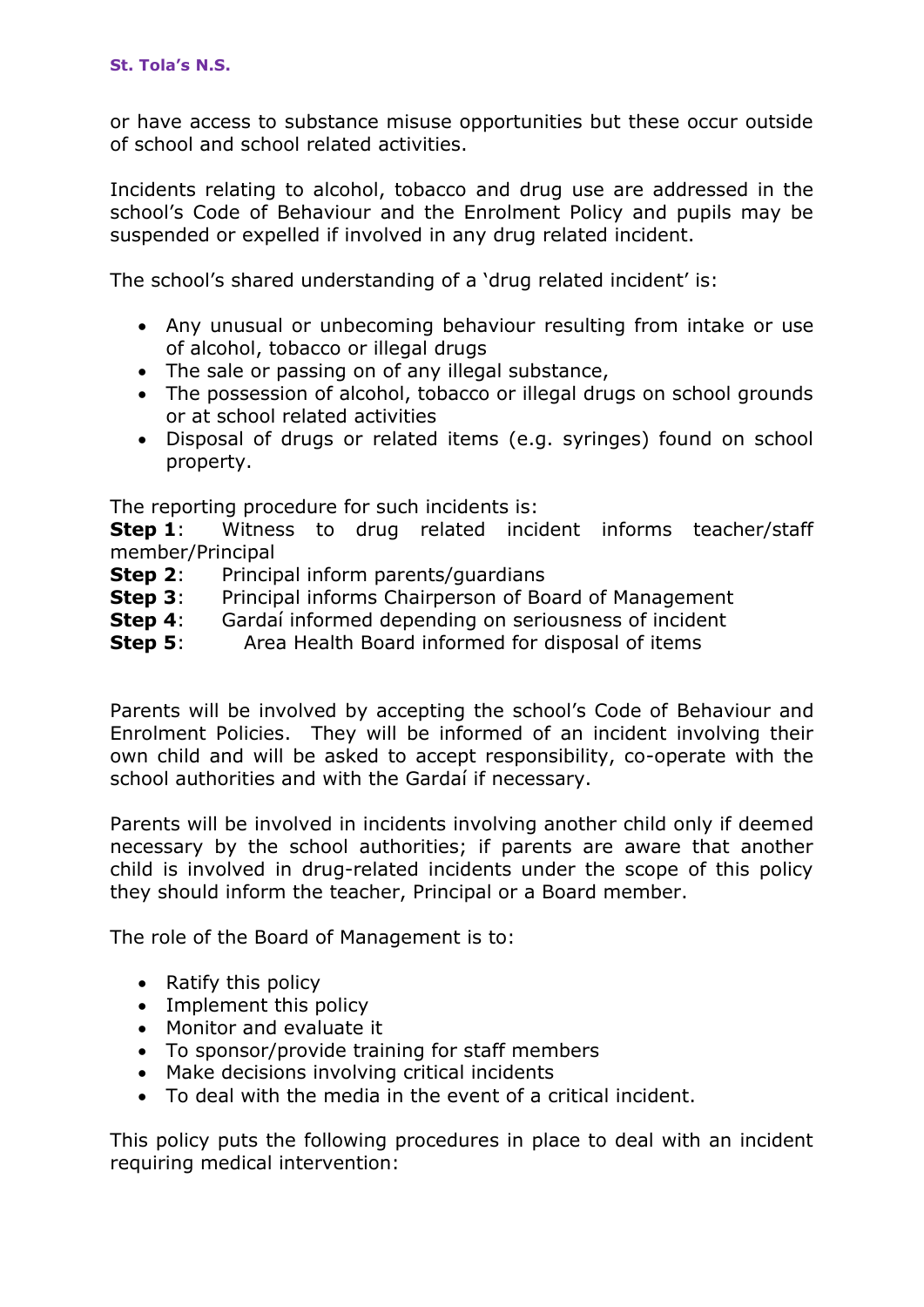- 'Universal Precautions' will be applied; e.g. wearing of proper protective gloves etc., washing and making safe an area after an incident; provision of a yellow bin to dispose of needles or other unsuitable appliances
- First Aid training has been given to a staff member who are now qualified and certified to assist with medical emergencies
- Copies of all relevant phone numbers are appended (see Appendix 1)
- The Board of Management has ensured that a Critical Incident Policy is in place.

The school has established an excellent rapport with the local Garda station and will invite representatives from the local Garda station to speak with senior pupils. Whether or not to inform the Gardaí of minor incidents will be at the discretion of the Principal and the Chairperson of the Board of Management, but they will be involved in any serious substance abuse incidents.

At local level the following support agencies are available to which students involved in substance misuse might be referred:

- N.A. (Narcotics Anonymous)
- Child Care & Family Support Services
- Drug Education Officer
- Drug Helpline **1800 341 900**
- **Juvenile Liaison Officer**
- Community Garda

In the event of media interest in relation to a 'drug related incident', the matter will be referred to the Board of Management and the Chairperson will issue a prepared statement to the media.

## **Management of Persons in the Workplace Under The Influence of Drugs and/or Alcohol**

The Board of Management shall ensure, so far as is reasonably practicable, that pupils and other persons in the workplace are not exposed to risks to their safety, health or welfare from persons under the influence of drugs and/or alcohol. The term "in the workplace", in the preceding sentence includes all school related activities taking place under the supervision of a teacher, with the Board's approval, and both within and away from the school premises.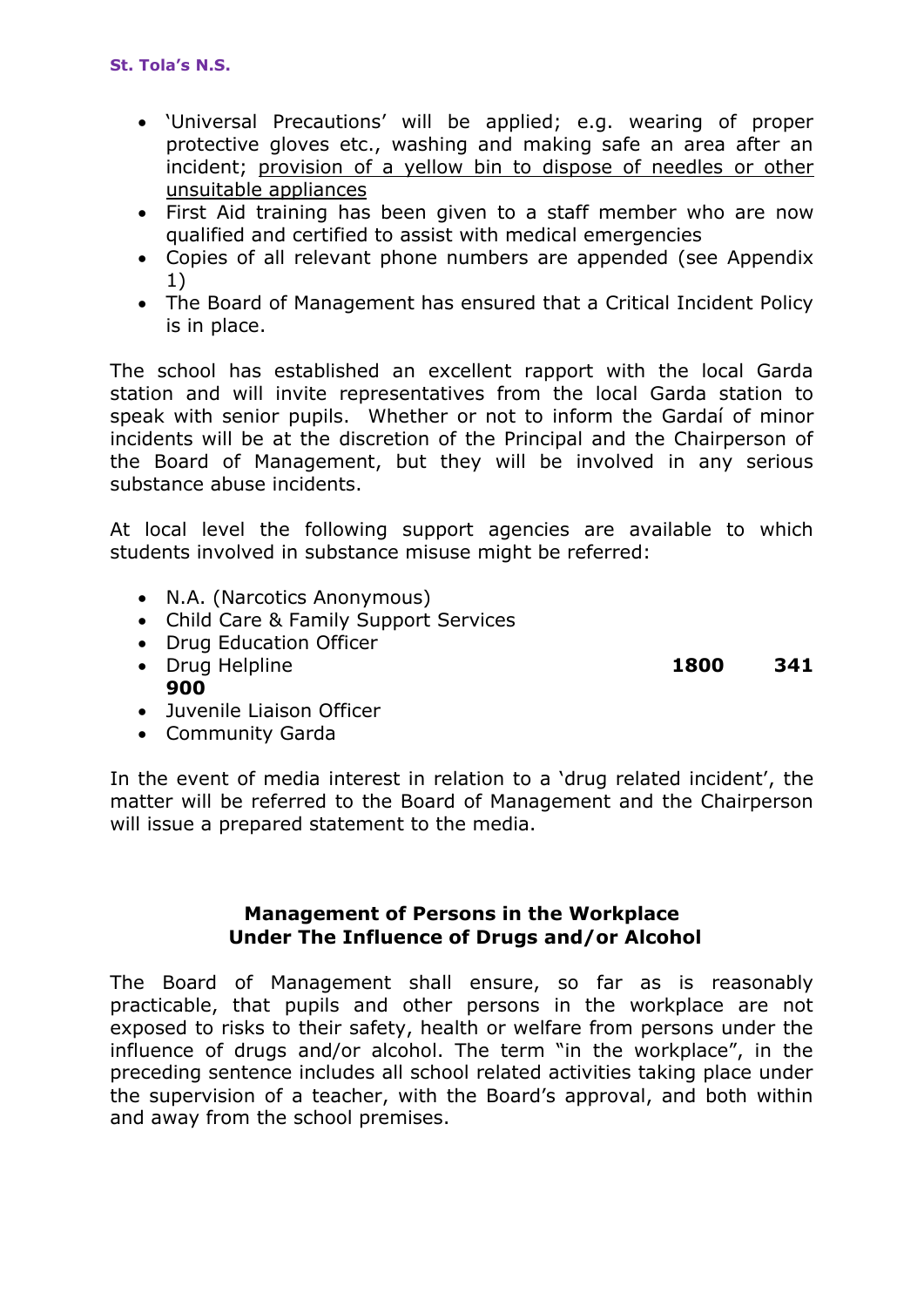Every school employee shall, while at work, ensure that he or she is not under the influence of an intoxicant as required by Section 13 of the Safety, Health and Welfare at Work Act, 2005.

Should the Principal and/or Deputy Principal have reasonable grounds to believe that a staff member is unfit for work, due to being under the influence of an intoxicant, the Principal and/or Deputy Principal shall ask that person to remove him/herself from the workplace, in the interests of the safety, health and welfare of the employee and others. In the case of employees who are at work under the influence of an intoxicant, disciplinary procedures may be implemented.

Should the Principal and/or Deputy Principal have reasonable grounds to believe that an employee of any contractor is unfit for work, due to being under the influence of an intoxicant, the Principal and/or Deputy Principal shall ask the contractor to remove his/her employee from the workplace.

If a member of staff has reasonable grounds to believe any person, other than a staff member or employee of a contractor, is unfit to be on the premises, due to being under the influence of an intoxicant, the staff member shall report his/her belief promptly to the Principal and/or Deputy Principal, who shall ask that person to remove him/herself from the workplace.

If a member of staff has reasonable grounds to believe that a parent or adult collecting a pupil from school or presenting themselves on the premises for another reason is unfit to be on the premises or to take care of the said pupil, the Principal and/or Deputy Principal will be informed and the duty of care will apply to the pupil. All necessary steps will be taken to protect the pupil and safeguard their best interests.

In the event that a staff member or any other person, referred to above, refuses a reasonable request to remove him/herself from the premises, the Principal and/or Deputy Principal may call the Gardaí to forcibly remove the person in question.

The Board of Management acknowledges its responsibility in promoting the welfare at work of teachers. An Employee Assistance Service (telephone: 1800 411 057 or e-mail: [eas@vhics.ie\)](mailto:eas@vhics.ie) is available to teaching staff. In the event that substance abuse appears to be adversely affecting the performance and/or attendance pattern of any member of the teaching staff, the Board of Management may request such staff member to contact the Employee Assistance Service.

The Board of Management also acknowledges its responsibility in promoting the welfare at work of all other staff members. In the event that substance abuse appears to be adversely affecting the performance and/or attendance pattern of any member of the non-teaching staff, the Board of Management may request such staff member to seek counseling or other professional intervention.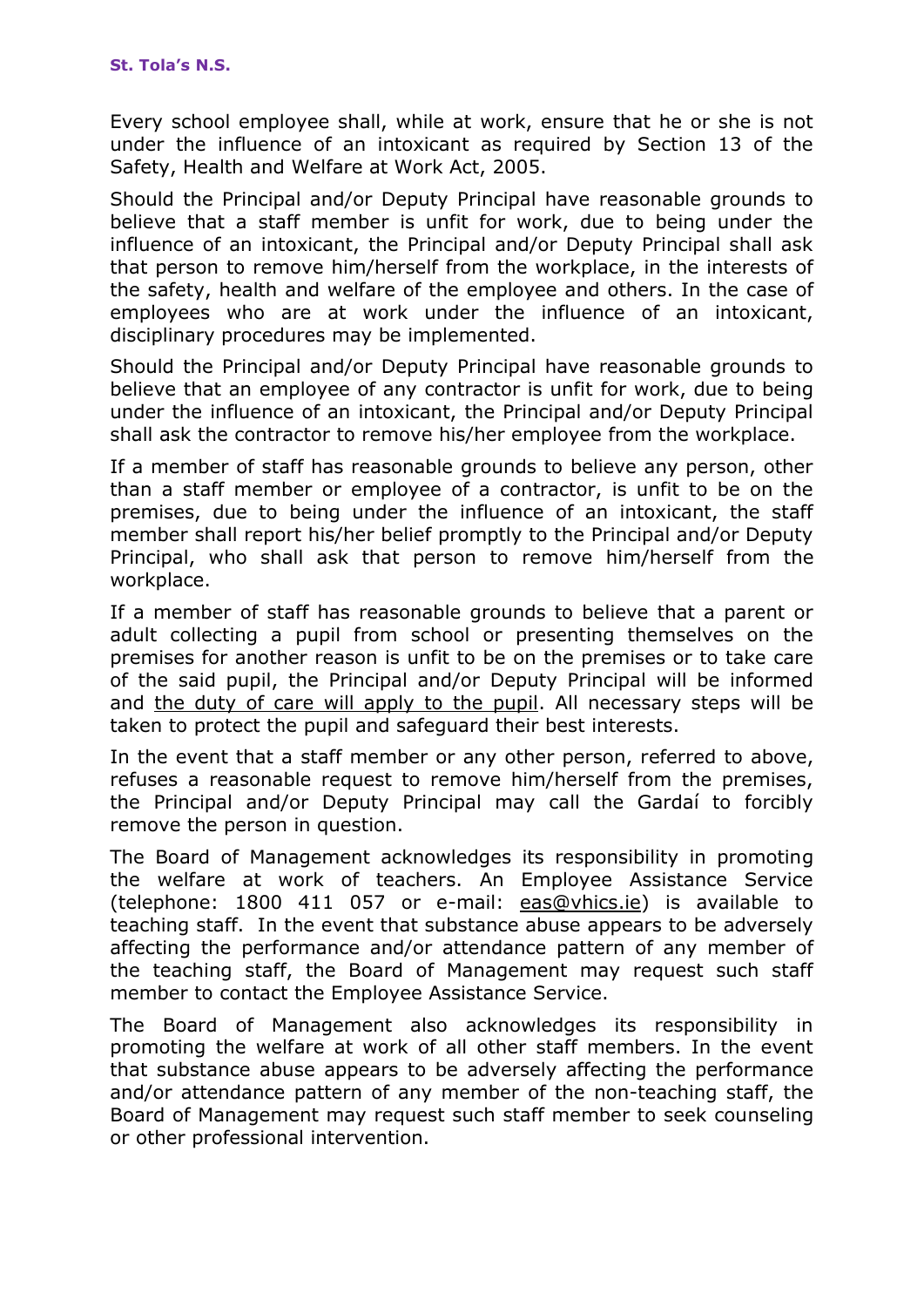All incidents, relating to the presence of persons at school, under the influence of an intoxicant, shall be recorded and reported as soon as possible to the Board of Management.

The Board of Management shall consider all such reports and decide on the appropriate action to be taken in the circumstances of each particular case.

Policy ratified on March 15th 2017

Signed:

Fr. S. Heaney Chairperson, Board of Management

Signed: **Signed: Signed: Signed: Signed: Signed: Signed: Signed: Signed: Signed: Signed: Signed: Signed: Signed: Signed: Signed: Signed: Signed: Signed: Signed: Signed: Signed: Sig** 

Fidelma Gaffney (Principal)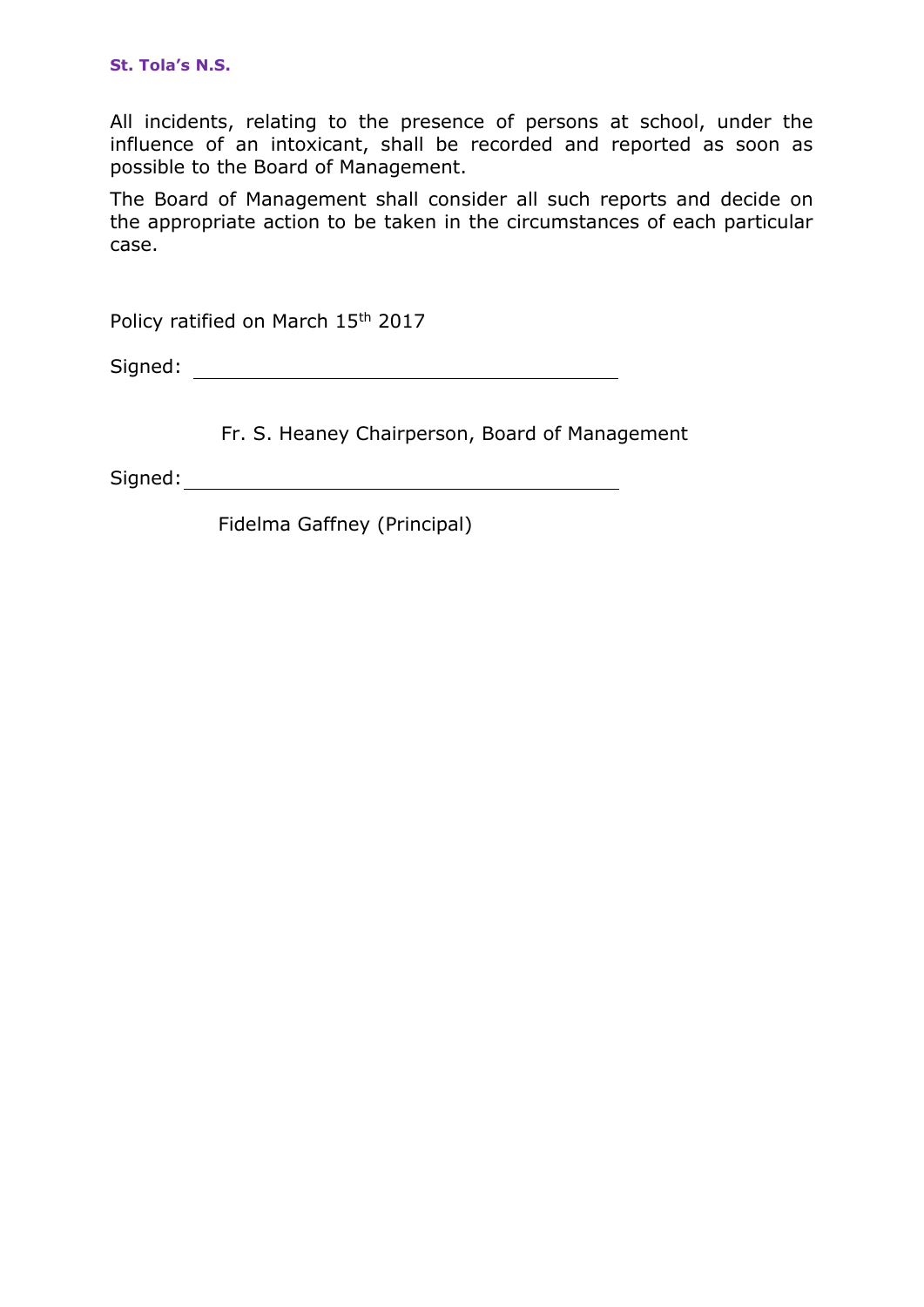# **Appendix 1**

# **Important Contact Numbers**

*Community Alcohol & Drug Service Longford & Westmeath The Community Alcohol & Drugs Service (CADS) provides a range of services for people presenting with alcohol and drug problems including a Counselling Service, Opiate Treatment Service and Psychiatric Out-patient Service. This service offers a means to improve the health and quality of life of service users and stabilise clients abusing alcohol and drugs. Mullingar, St Mary's Campus, Castlepollard Road, Mullingar, Co. Westmeath Tel: 044 939 5200 Fax: 939 5213 Email: Sec.Cadsmullingar@hse.ie*

## **Access to service**

The service operates on a sectorised basis from three service locations and four satellite locations with open referrals i.e. anybody can refer or self refer to our services.

## **Longford/Westmeath**

**Athlone** – Tel: 0906424820 Fax: 090 6424899 Clonbrusk Primary Care Centre Clonbrusk, Athlone Co Westmeath Email: Sec.cadsathlone.hse.ie

## **Service provided**

- Assessment, counselling and educational information for people with Alcohol & Drug problems and their families
- Referral to other appropriate agencies for treatment and rehabilitation
- Opiate treatment service Assessment, Methadone Maintenance and Urinalysis for individuals with opiate misuse and dependency
- Psychiatric assessment and treatment
- Alternative Therapies Massage, Reflexology, Acupuncture, Reiki etc
- Harm minimisation, Family Support & Rehabilitation through MRDTF & MQI

**Mullingar** – Tel: 044 939 5200 Fax: 939 5213 St Mary's Campus Castlepollard Road, Mullingar, Co. Westmeath Email: Sec.Cadsmullingar@hse.ie

## **Service provided**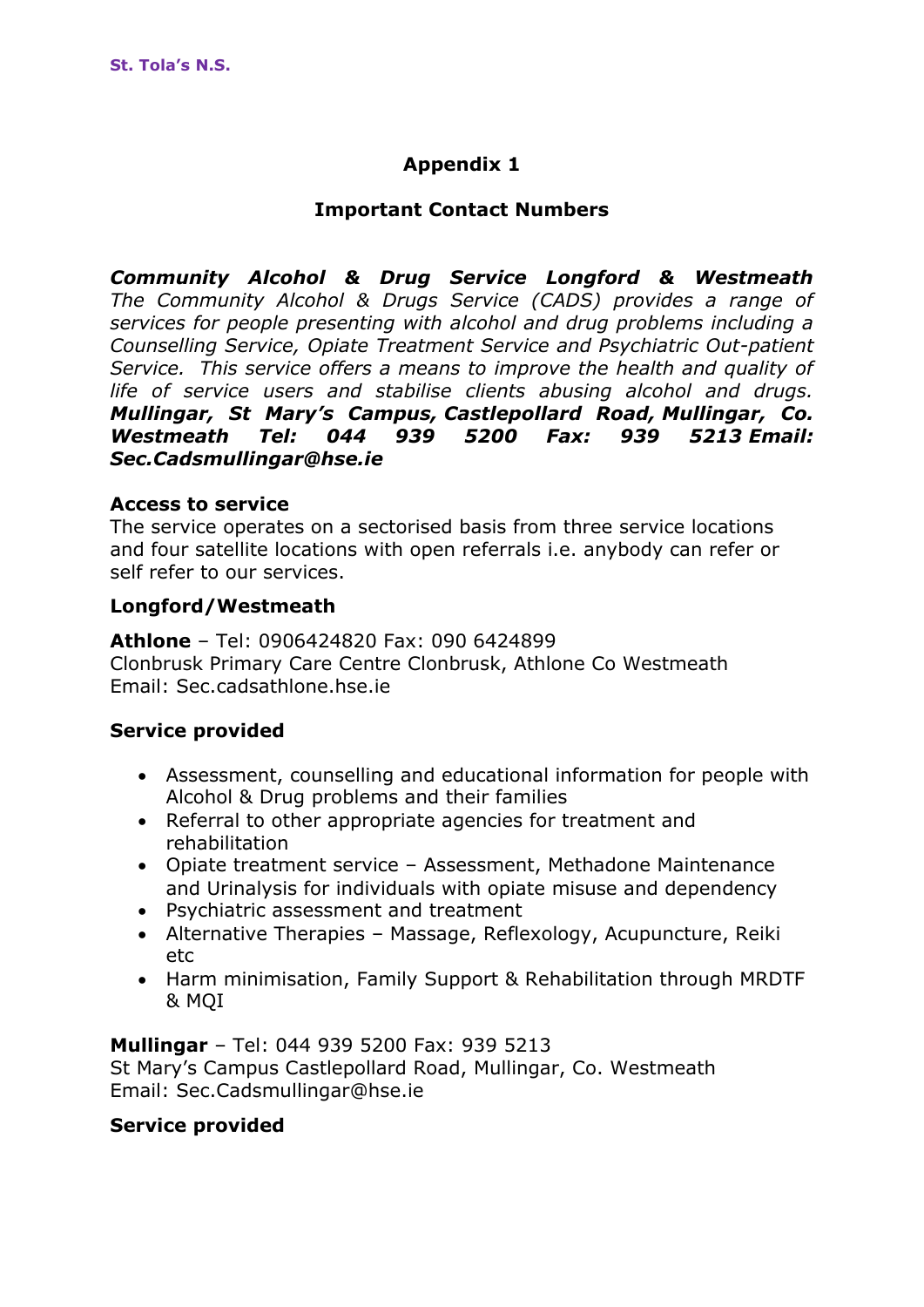- Assessment, counselling and educational information for people with Alcohol & Drug problems and their families
- Referral to other appropriate agencies for treatment and rehabilitation
- Psychiatric assessment and treatment
- Alternative Therapies Massage, Reflexology, Acupuncture, Reiki etc
- Harm minimisation

# **CADS Longford:** Tel: 043 33 50137 Fax: 044 9395213

c/o Community Mental Health Centre, St Joseph's Care Centre, Longford. Email: sec.cadsmullingar@hse.ie

# **Service provided**

- Assessment, counselling and educational information for people with Alcohol & Drug problems and their families
- Referral to other appropriate agencies for treatment and rehabilitation
- Alternative Therapies Massage, Reflexology, Acupuncture, Reiki etc
- Harm minimisation, Family Support & Rehabilitation through MRDTF & MQI

# **CADS Tullamore** Tel: 057 93 15801 Fax: 057 9315813

MRHT Arden Road, Tullamore, Co. Offaly. Email: sec.cadstullamore@hse.ie

**CADS Portlaoise** Tel: 0578692516 Fax: 057 8663296 Coote Street, Portlaoise, Co. Laois Email: sec.cadsportlaoise@hse.ie